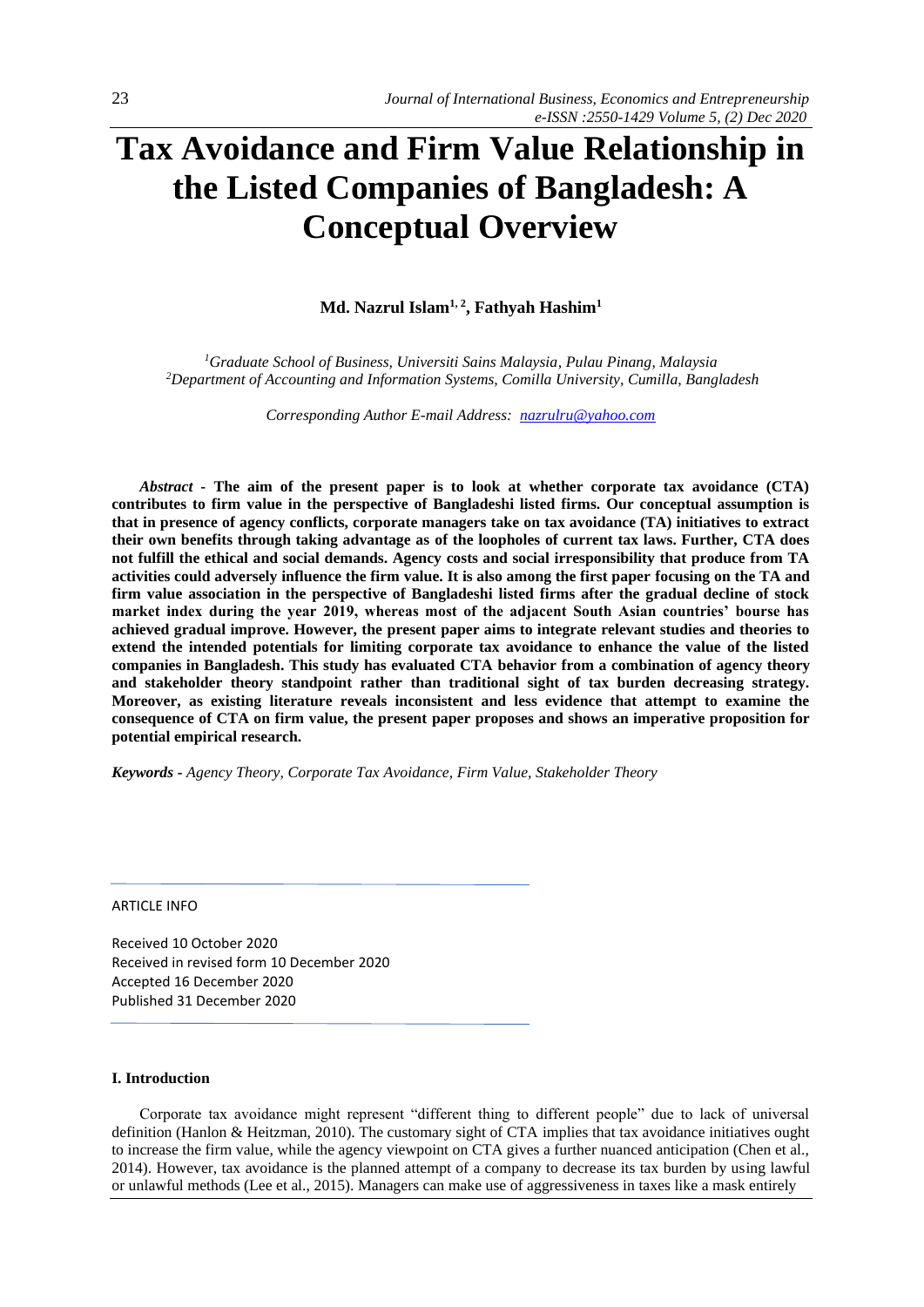for the gain of management (Luo & Wei, 2012). In addition, tax avoidance may complex and unclear, and may probably agree to opportunistic behavior of the managers (Minnick & Noga, 2010). Tax evasion is a sort of infringement of the law, whereas tax avoidance is the exercise of a legal vacuum, i.e. the formal misuse of the law where exemptions and incentives are permissible (Jamei, 2017). From the agency theory perspective, there remains opportunism in favor of management to be tax aggressive (Desai & Dharmapala, 2009a, 2009b).

Companies that take advantage of tax havens have no societal responsibility, along with the market has a negative response to these companies, and thus, the value of the companies go down (Hanlon & Heitzman, 2010). However, developing countries has smaller number of strong institutions and sources of financial support, and for that reason, they have a greater dependence on the tax revenues (Jenkins & Newell, 2013). Accordingly, deficiency in corporate tax revenue makes a momentous as well as probable irremediable loss towards society (Slemrod, 2004). Moreover, if business firms keep away from tax, it may possibly affect the public welfare initiatives to be taken on by the government. In social context, corporate taxes assist to finance public products (Freedman, 2003). Hence, a firm's tax antagonistic policies might have a miserable consequence on public (Freedman, 2003). Likewise, TA is regarded like a sustainability problem because tax revenue is an essential component of the working of the government and society, as well as firms have sense of duty to conform to morale along with communal demands of society (Bird & Davis-Nozemack, 2018). Therefore, in a social context, CTA could be regarded as irresponsible deeds (Erle, 2008).

Tax avoiding activities endow with earnings advantages and real cash flow benefits to the firm, however, potential costs related to tax avoidance actions like agency costs, tax audits, amended tax assessments and legal action might outweigh these advantages (Ying et al., 2017). In addition, firms perform tax aggressive actions in many ways, including failure of submitting returns, erroneous returns by influencing taxable profits, reporting untrue transactions, overstating expenses, and breaching the provisions of pertinent tax acts (Sharayri  $\&$ Momani, 2009). Besides, superior governance, which is aided by the capital market by means of smooth flow of information, is feeble in Bangladesh (Rouf & Akhtaruddin, 2020). Furthermore, agency conflicts inside Asian nations are surrounded with a need of corporate clarity, which concur rent seeking along with insider trading (Claessens & Fan, 2002). Therefore, from the agency theory perspective, in Bangladesh, where there is a want for good governance, corporate managers may exercise tax avoidance strategy in support of extracting their own benefits and not intended for the benefit of investors, and thus, tax avoidance could negatively affect the firm value.

### **II. Problem Statement**

Bangladesh's stock market carried on its nosedive posting a negative expansion all through the year 2019, whereas bourses in five other frontiers as well as emerging Asian countries recorded growth in the same period (Dhaka Tribune, 2020). Dhaka Stock Exchange Limited is the prime bourse of Bangladesh, and recorded 17.30% negative index return during the year 2019 (Dhaka Tribune, 2020). In the same period, the adjoining south Asian countries achieved positive index return, for instance, on Indian key index, SENSEX, was 14.70% followed by 10.70% of Pakistani KSE100, 8.10% of Vietnamese VNINDEX, 2.30% of Sri Lankan CSEALL and 1.00% of Thai SET (Dhaka Tribune, 2020). Market analysts and insiders accredited the yearlong go down in the stock market towards confidence crisis (Dhaka Tribune, 2020). Stock price movement synchronicity is uttered in emergent marketplaces, due to their comparatively tough obstructions with well-versed trading (Morck et al., 2000).

However, investors respond negatively when a company discloses information associated to tax aggressiveness (Hanlon & Slemrod, 2009). Agency theory approach, besides considering the merits of TA, thinks about the expenses associated with tax avoidance actions (Chen et al., 2015). Opaque tax avoidance initiatives could reduce the firm value through producing information asymmetries (Wahab & Holland, 2012). Firm value represents investors' view concerning the height of achievement of a firm which is usually linked with share prices (Djashan, 2019). The stakeholder approach seeks to meet necessitates of shareholders as well as other interested groups (Jamei, 2017), whereas, tax avoidance initiatives signal irresponsible behavior of a firm to government and society (Bird & Davis-Nozemack, 2018). Thus, corporate tax avoidance might one of the important factors which can adversely affect the stock market index return in Bangladesh. In brief, our present study is an initiative to evaluate whether corporate tax avoidance contributes as one of the causes of lower stock market index return in the context of an emerging economy like Bangladesh.

#### **III. Literature Review**

Tax avoidance consists of tax planning actions which are lawful or which could plummet into the grey region and deeds that are against the law (Chen et al., 2010). The agency theory viewpoint considers tax aggressiveness as an action designed to make scope for managerial opportunism wherein managers seek to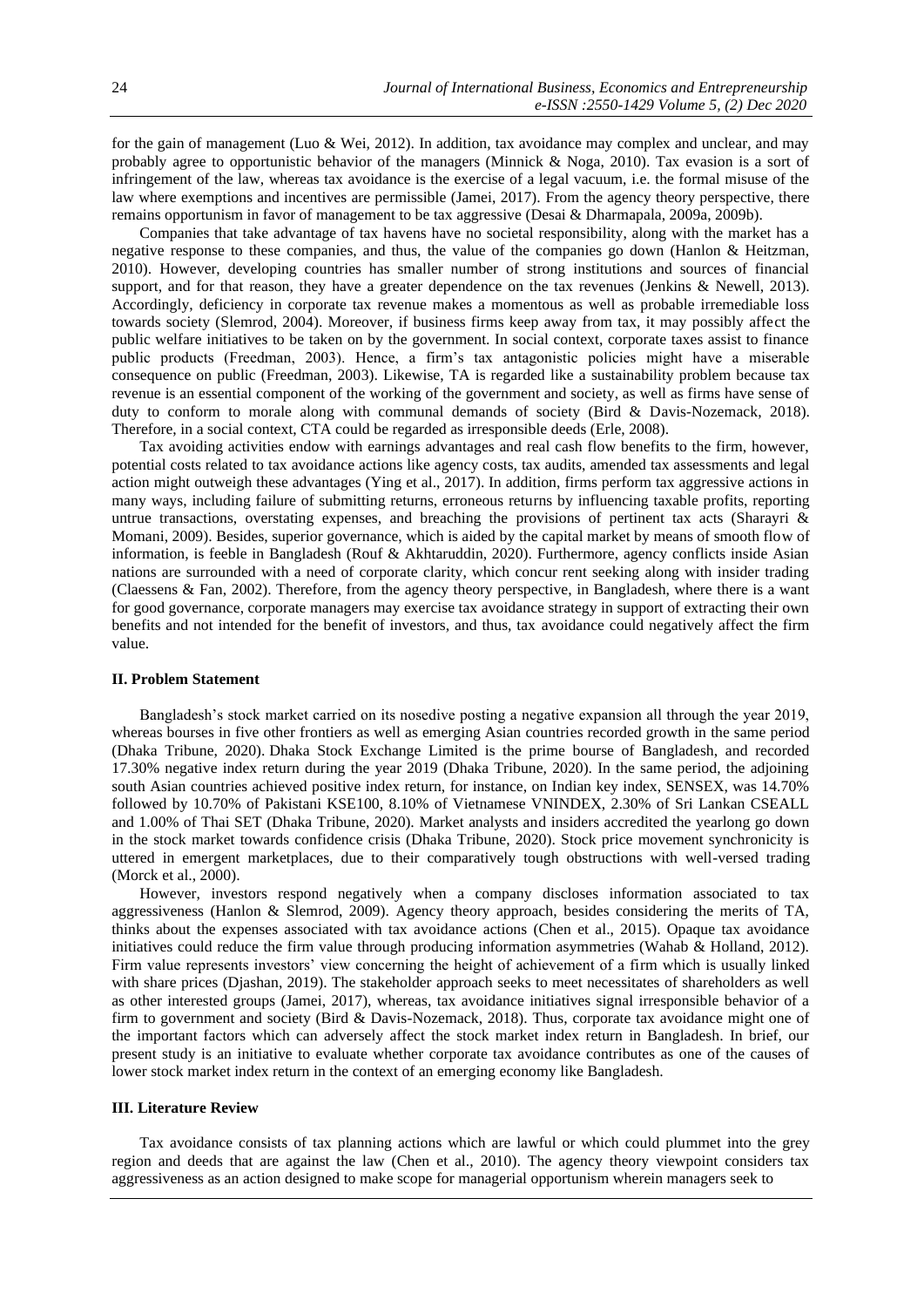enhance their personal utilities more willingly than generating wealth for shareholders because of the separation of ownership as of control (Khurana & Moser, 2009). Antagonistic tax planning gives excuses for managers to stage-manage income, hoard corporate private news and create financial statements complicated to external investors that enhance information inequality along with corporate opacity (Kim et al., 2011). In addition, tax avoidance actions increase agency costs and reduce the value of the firm, as well as investors reply negatively towards CTA performance, however, this pessimistic respond might be allayed via information clarity (Chen et al., 2014). Therefore, the complexity as well as unclearness of TA may defend managers who are involved with different types of opportunistic rent seeking actions, for instance income manipulation along with insider trading (Desai & Dharmapala, 2009b).

Complicated antagonistic tax planning may supply managers with instruments to conceal rent extraction as well as resource-diverting actions (Payne & Raiborn, 2018). If investors cannot completely realize the costbenefit analysis, firm value might be reduced by the tax avoidance activities (Lee et al., 2015). There are two viewpoints in relation to the effect of TA on firm value, specifically, agency theory and the classical point of view (Akbari et al., 2019). In agency theory approach, advantages of TA are considered along with the nonfinancial costs involved with such initiatives together with time, labors and resources expend for tax avoidance strategies, for instance possibility of restatement of financial statements and possibility of legal action (Chen et al., 2015). Moreover, if shareholders see the behavior of tax avoidance like a way to conceal cash, a price fall would be enforced on the shares (Steijvers & Niskanen, 2014).

Contrarily, tax avoidance has positive relationship with firm value in the existence of strong executive monitoring (Chyz & White, 2014). The classical approach argues that for enhancing shareholders' wealth firms should not give up the resources which they carried as tax expenses (Akbari et al., 2019). Besides, tax avoidance activities of well monitored firms generate value for shareholders (Desai & Dharmapala, 2009b). Wang (2010) commented that shareholders put a price premium on TA, however, value premium declines while corporate clarity reduces. In addition, aggressive TA actions are linked to administrative penalty along with consequent reputation breakdown that as well reduces prospective cash flows as well as firm value (Chen et al., 2014). Similarly, TA has an effect on stock prices as it makes easy managerial rent seeking along with fearful information concealing (Kim et al., 2011).

The investigation regarding information content of TA recommends that corporate tax expenditure might be a signal in relation to company profitability (Chen et al., 2014). Moreover, a reduced amount of companyspecific news is included into company share prices, and hence, price movement synchronicity could be enhanced (Feng et al., 2019). In addition, TA decreases information content of corporate tax payment (Ayers et al., 2009). Further, indirect consequences of TA comprise opaque corporate reporting (Balakrishnan et al., 2019), growing chances of income management (Desai, 2005) and increasing cost of investment (Lambert et al., 2007). However, Desai and Dharmapala (2009b) observed that overall consequence of CTA actions on firm value is not considerably different as of zero; though CTA comprises a wealth shift as of government to investors, agency problems flanked by managers and external investors enlarge the possibility of managerial diversion that is a reduction of firm value. Thus, current empirical evidence on TA to firm value is mixed. Further, the net impact of TA towards firm value is an experiential issue. The coming out of prime persuading issue depends on particular business operating surroundings as well as institutional setting (Chen et al., 2014).

### **IV. Research Gap**

Very limited number of tax researches has found in the context of Bangladeshi listed companies. Furthermore, extant researches on corporate tax avoidance have shown inconclusive result regarding the linkage of TA with firm value. Some extant tax studies (e.g. Desai & Dharmapala, 2009b; Noor et al., 2009; Blaylock et al., 2012; Kiesewetter & Manthey, 2017; Akbari et al., 2019; Neifar & Utz, 2019) have found positive linkage of TA with firm value, whereas, some other studies (e.g. Chen et al., 2014; Chen et al., 2016; Li et al., 2016; Feng et al., 2019) have found negative linkage of TA with firm value. However, the empirical phase of the present paper would contribute to reach a conclusive idea on the linkage of TA with firm value. Moreover, it is also among the first paper that evaluates the association of TA with firm value from a combination of agency theory and stakeholder theory to the context of an emerging economy like Bangladesh. In summary, the empirical phase of the present study could fill the gap in the current tax avoidance literature through relating the tax avoidance with firm value in the context of an emerging economy like Bangladesh.

## **V. Research Question and Objective**

The objective of this paper is to look at the connection of TA with firm value. In order to achieve the study objective, the research question of this paper is 'Is there any connection of TA with firm value?'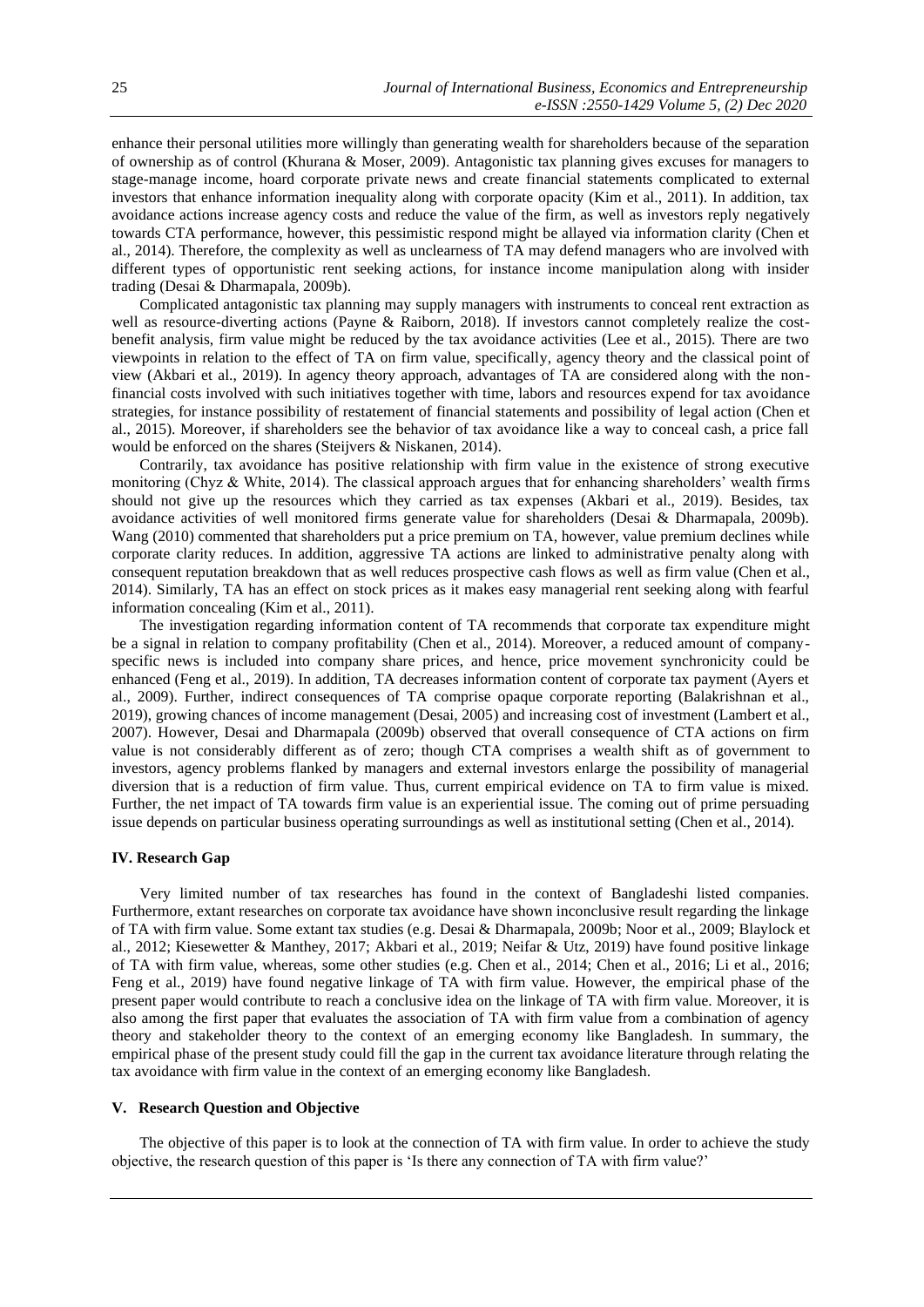## **VI. Significance of the Study**

The study provides conceptual evidence by extending the agency theory and stakeholder theory explanation in the context of an emerging economy like Bangladesh. Further, the study has made a way to realize how the agency theory and stakeholder theory can be applied to build up a theoretical framework to explain the linkage of TA with firm value. Besides, findings of the extant studies on the linkage of TA with firm value are inconsistent. Corporate managers could use the theoretical findings of this paper to better organize and direct their endeavors on corporate tax management. Moreover, the theoretical findings could be helpful to tax consultant as well as professional bodies who are linked with tax planning activities for the corporate bodies. It is also expected that the outcome of the study will encourage the interest and attention intended for future empirical research on CTA in the context of Bangladesh. In summary, a better understanding on the proposed research framework may help to maximize firm value as of restraining corporate tax avoidance.

## **VII. Underlying Theories**

The tendency on the way to lesser tax expenses is further essential to the corporations which put into practice the division of proprietorship from management (Park, 2013). Moreover, the level of tax aggressiveness in companies could be determined by the character and level of agency conflicts, and therefore, investigation of an aggressive tax preference ought to be rooted in an agency point of view (Edwin & Victor, 2019). Agency theory elucidates the relationship linking the agent and principal regarding company's any sort of transaction that generates agency costs (Cabello et al., 2019). Tax avoidance is a transaction as well and, consequently, gives increase to agency costs (Cabello et al., 2019). In addition, tax avoidance initiatives support opportunistic managerial actions (Desai & Dharmapala, 2006; Wilson, 2009; Wang et al., 2014). Opportunistic managers' control accounting results by selecting accounting policies that facilitate them to maximize their wealth in addition to minimize tax burdens (Wilson, 2009). Hence, in agency theory perspective, tax avoidance has shareholders' wealth-falling and stock price collapse risk increasing consequences (Neifar & Utz, 2019).

Stakeholder theory (Freeman, 1984) thinks about matters associated to morals and ethics in operating a business. Ethical accountability of a firm defends its stakeholders' interest (Thomas & Tahir, 2019). Besides, stakeholder theory connects a business with its customers, suppliers, employees, shareholders, communities along with others who have an attention in the organization. Furthermore, stakeholder theory explains that a firm should produce value for all the stakeholders, not just shareholders. The basis of stakeholder theory is that in addition to shareholders, companies ought to pay attention toward other parts of the society owing to company growth along with their insightful impact on society (Jamei, 2017). On the one hand, firms' emphasis their social responsibility, whereas, on the other hand, involve in tax avoidance strategies, and therefore, come out complex relations and situations whether tax avoidance strategies create value (Sikka, 2010).

#### **VIII. Proposition Development**

Tax avoidance decreases transparency, and thus, increases the jeopardy of the management taking benefit at the cost of firm's resources, hence, firm value is negatively influenced in case of feeble corporate governance, that, in turn, could consent to managers to understate income (Desai & Dharmapala, 2006). Firms connecting in aggressive tax planning show evidence of comparatively high corporate opacity (Feng et al., 2019). The opaque temperament of stock market produces chances for managers utilizing tax avoidance as a mechanism to involve in rent seeking activities that harm shareholders' value (Chen et al., 2016). Thus, TA has negative connection with firm value (Park et al., 2016). Similarly, Hanlon and Slemrod (2009) also found a negative response of the share price on information related to tax avoidance. Moreover, TA does not inevitably insert value to obscure companies compared with translucent counterparts because of additional agency costs (Chen et al., 2014).

The traditional motives of tax avoidance, for instance, enhancing shareholder value or making the best use of cash flows, are go together with the association of agency conflicts (Kiesewetter & Manthey, 2017). From agency theory perspective, costs of TA, for example investors' hesitation subsequent to discharging its information, legal disgraces, being paid fines along with other associated costs, are more significant than advantages of tax avoidance actions (Akbari et al., 2019). In addition, agency theory considers advantages of TA, and the costs incurred with such actions together with time; endeavors and resources utilize for TA strategies, for example the possibility of financial statements' amendment along with threat of lawsuit (Chen et al., 2015). Therefore, the significant negative direct link of tax avoidance with market value is consistent towards agency cost theory, along with its effects on managerial opportunistic rent seeking (Chen et al., 2016).

Stakeholder theory reveals that companies and societies are mutually dependent, and hence, companies should serve a broad social purpose than merely serving the shareholder welfares (Capasso et al., 2015).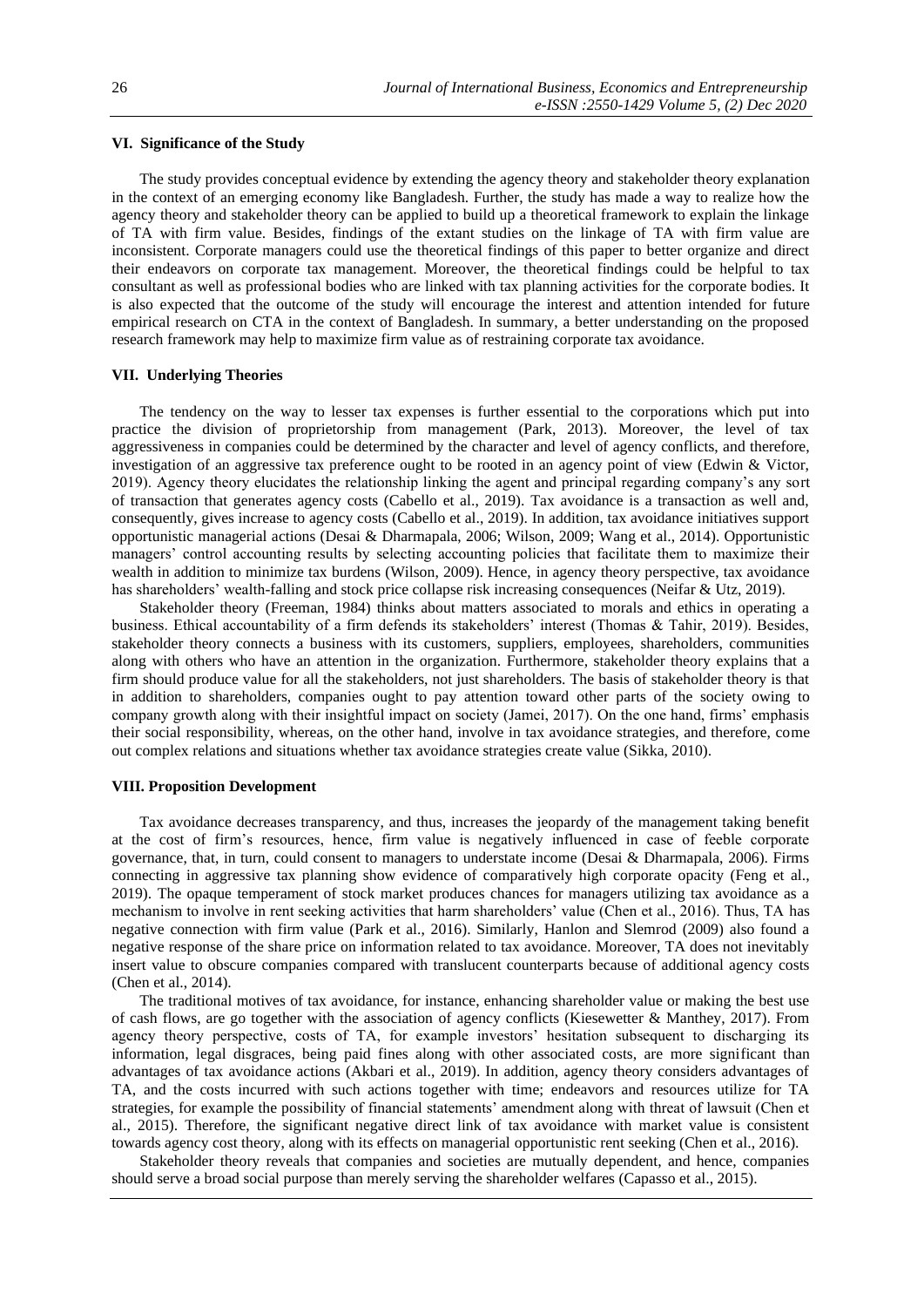However, tax avoidance disregards the ethical hope of the stakeholders as of the business. Moreover, when companies avoid taxes, they can make a public outcry that exposes the company to reactions as of politicians (Christensen et al., 2014). The presence of mistrust on the procedure of corporate reporting and disclosed financial news might discourage public to invest in a business, and therefore, it could impede the increase of market capitalization of a firm (Palepu & Healy, 2012). Thus, tax avoidance behavior indeed enhances future cash flow volatility by means of intensifying insecurity (Shevlin et al., 2019). Besides, tax revenue has a vast importance towards the government and society as it facilitates the working of the government and society (Kiesewetter & Manthey, 2017). Accordingly, reputational threats take place when tax avoidance practices are detected and released to the public (Christensen et al., 2014). Financial analysts as well as tax regulators also have recognized an enhancement in aggressive tax reporting with simultaneous increase in corporate accounting disgrace (Frank et al., 2004). Bird and Davis-Nozemack (2018) considered tax avoidance like a sustainability problem. On the basis of above discussion, and in the light of agency theory and stakeholder theory our presumption is that tax avoidance has negative association with firm value.

#### **IX. Conclusion**

Agency theory argues that managers might seek for additional financial advantages as agency costs from tax avoidance benefits. Besides, corporate tax avoidance might increase corporate social irresponsibility as it reduces the funding of government initiatives to execute public welfare activities, and it does not discharge the morale expectation of the stakeholders from the business. Thus, tax avoidance could decrease the stakeholders' confidence on the business. On the basis of agency theory, stakeholder theory and prior studies, our proposition is that tax avoidance has negative association with firm value, and thus, in empirical phase, the investigation could adopt a correlation study for examining the link between TA and firm value. Hence, the proposition of this paper might act as a guideline to managers and other practitioners for making an effective tax planning in order to derive maximum firm value. Furthermore, it is expected that the theoretical framework and proposition of the paper will be extended to an empirical phase in the context of an emerging economy like Bangladesh.

### **References**

- Akbari, F., Salehi, M., & Vlashani, M. A. B. (2019). The relationship between tax avoidance and firm value with income smoothing: a comparison between Classical and Bayesian econometric in multilevel models. *International Journal of Organizational Analysis,* 27(1), 125-148.
- Ayers, B. C., Jiang, J., & Laplante, S. K. (2009). Taxable income as a performance measure: the effects of tax planning and earnings quality. *Contemporary Accounting Research,* 26(1), 15-54.
- Balakrishnan, K., Blouin, J. L., & Guay, W. R. (2019). Tax aggressiveness and corporate transparency. *The Accounting Review,* 94(1), 45-69.
- Bird, R., & Davis-Nozemack, K. (2018). Tax avoidance as a sustainability problem. *Journal of Business Ethics,*  151(4), 1009-1025.
- Blaylock, B., Shevlin, T., & Wilson, R. J. (2012). Tax avoidance, large positive temporary book-tax differences, and earnings persistence. *The Accounting Review,* 87(1), 91-120.
- Cabello, O. G., Gaio, L. E., & Watrin, C. (2019). Tax avoidance in management-owned firms: evidence from Brazil. *International Journal of Managerial Finance,* 15(4), 580-592.
- Capasso, A., Gallucci, C., & Rossi, M. (2015). Standing the test of time: does firm performance improve with age? An analysis of the wine industry. *Business History,* 57(7), 1037-1053.
- Chen, S., Chen, X., Cheng, Q., & Shevlin, T. (2010). Are family firms more tax aggressive than non-family firms. *Journal of Financial Economics,* 95(1), 41-61.
- Chen, X., Hu, N., Wang, X., & Tang, X. (2014). Tax avoidance and firm value: evidence from China. *Nankai Business Review International,* 5(1), 25-42.
- Chen, Y., Podolski, E. J., & Veeraraghavan, M. (2015). Does managerial ability facilitate corporate innovative success? *Journal of Empirical Finance,* 34(3), 313-326.
- Chen, Z., Cheok, C. K., & Rasiah, R. (2016). Corporate tax avoidance and performance: evidence from China's listed companies. *Institutions and Economies,* 8(3), 61-83.
- Christensen, D. M., Dhaliwal, D. S., Boivie, S., & Graffin, S. D. (2014). Top management conservatism and corporate risk strategies: evidence from managers' personal political orientation and corporate tax avoidance. *Strategic Management Journal,* 36(12), 1918-1938.
- Chyz, J. A., & White, S. D. (2014). The association between agency conflict and tax avoidance: a direct approach. *Advances in Taxation,* 21, 107-138.
- Claessens, S., & Fan, J. P. H. (2002). Corporate governance in Asia: a survey. *International Review of Finance,*  3(2), 71-103.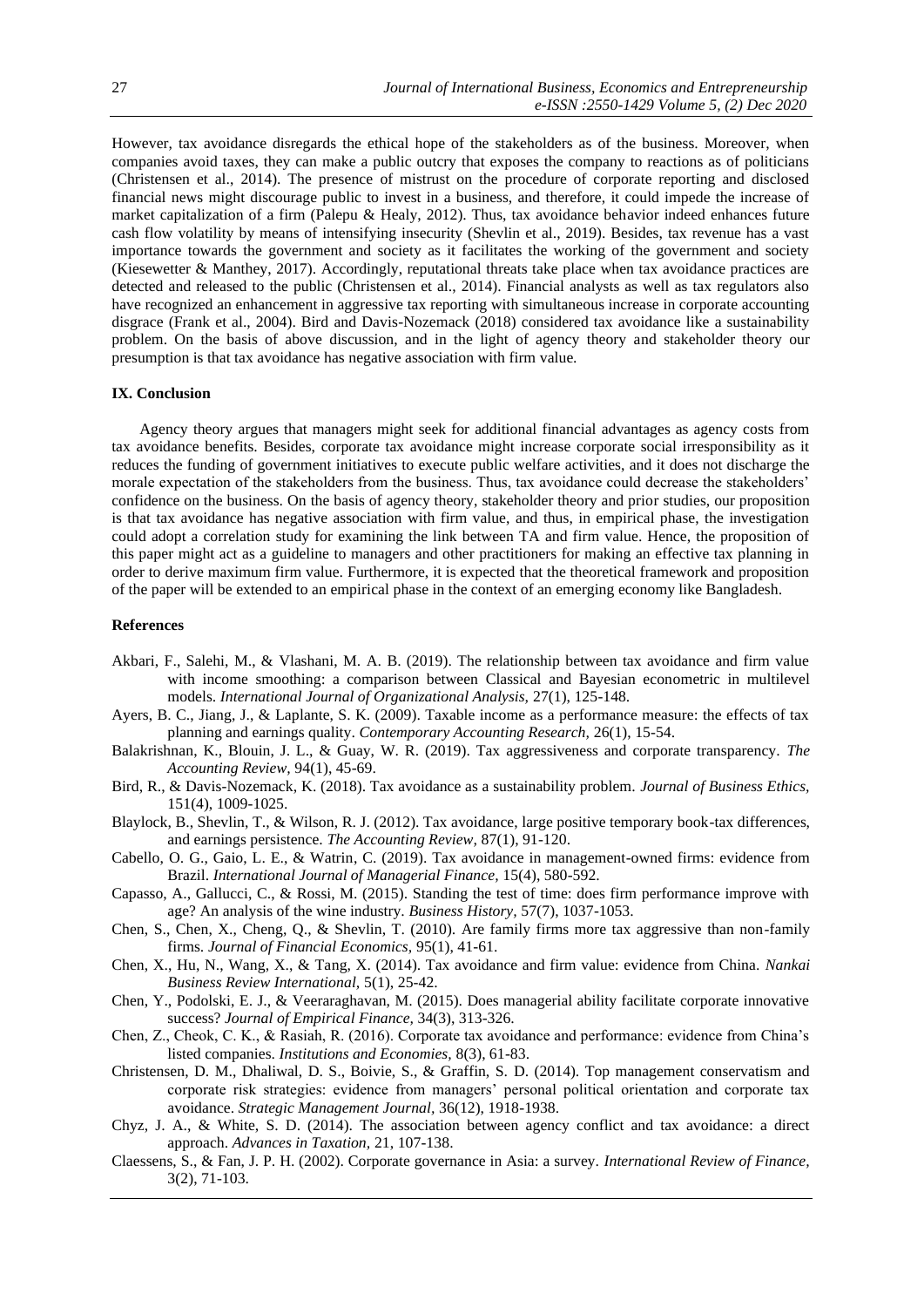- Desai, M. A. (2005). The degradation of reported corporate profits. *Journal of Economic Perspectives,* 19(4), 171-192.
- Desai, M. A., & Dharmapala, D. (2006). Corporate tax avoidance and high powered incentives. *Journal of Financial Economics,* 79(1), 145-179.
- Desai, M. A., & Dharmapala, D. (2009a). Earnings management, corporate tax shelters, and book-tax alignment. *National Tax Journal,* 62(1), 169-186.
- Desai, M. A., & Dharmapala, D. (2009b). Corporate tax avoidance and firm value. *The Review of Economics and Statistics,* 91(3), 537-546.
- Dhaka Tribune (2020). As Bangladesh stock market goes down, bourses in emerging Asia go up. Retrieved April 30, 2020, from Dhaka Tribune Website: [https://www.dhakatribune.com/business/stock/2020/01/02/as-bangladesh-stock-market-goes-down](https://www.dhakatribune.com/business/stock/2020/01/02/as-bangladesh-stock-market-goes-down-bourses-in-emerging-asia-go-up)[bourses-in-emerging-asia-go-up](https://www.dhakatribune.com/business/stock/2020/01/02/as-bangladesh-stock-market-goes-down-bourses-in-emerging-asia-go-up)
- Djashan, I. A. (2019). The effect of firm size and profitability on firm value with capital structure as intervening variables in Indonesia. *Journal of International Business, Economics and Entrepreneurship*, 4(2), 55-59.
- Edwin, O. A., & Victor, O. (2019). Corporate board characteristics and tax aggressiveness: a study of manufacturing firms in Nigeria. *GJRA - Global Journal for Research Analysis,* 8(4), 245-251.
- Erle, B. (2008). Tax risk management and board responsibility. In: Schön, W. (ed.), *Tax and Corporate Governance,* Springer-Verlag, Berlin, Heidelberg, 205-220.
- Feng, H., Habib, A., & Tian, G. L. (2019). Aggressive tax planning and stock price synchronicity: evidence from China. *International Journal of Managerial Finance,* 15(5), 829-857.
- Frank, M. M., Lynch, L. J., & Rego, S. O. (2004). Does aggressive financial reporting accompany aggressive tax reporting (and vice versa)? Working Paper, University of Virginia.
- Freedman, J. (2003). Tax and corporate responsibility. *Tax Journal,* 695(2), 1-4.
- Freeman, R. E. (1984). Strategic management: a stakeholder perspective. Boston: Pitman.
- Hanlon, M., & Heitzman, S. (2010). A review of tax research. *Journal of Accounting and Economics,* 50(2-3), 127-178.
- Hanlon, M., & Slemrod, J. (2009). What does tax aggressiveness signal? Evidence from stock price reactions to news about tax shelter involvement. *Journal of Public Economics,* 93(1-2), 126-141.
- Jamei, R. (2017). Tax avoidance and corporate governance mechanisms: evidence from Tehran stock exchange. *International Journal of Economics and Financial Issues,* 7(4), 638-644.
- Jenkins, R., & Newell, P. (2013). CSR, tax and development. *Third World Quarterly,* 33(3), 378-396.
- Khurana, I., & Moser, W. J. (2009). Institutional ownership and tax aggressiveness, available at: [http://dx.doi.org/10.2139/ssrn.1464106](https://dx.doi.org/10.2139/ssrn.1464106)
- Kiesewetter, D., & Manthey, J. (2017). Tax avoidance, value creation and CSR a European perspective. *Corporate Governance,* 17(5), 803-821.
- Kim, J. B., Li, Y., & Zhang, L. (2011). Corporate tax avoidance and stock price crash risk: firm-level analysis. *Journal of Financial Economics,* 100(3), 639-662.
- Lambert, R. A., Leuz, C., & Verrecchia, R. E. (2007). Accounting information, disclosure, and the cost of capital. *Journal of Accounting Research,* 45(2), 385-420.
- Lee, B. B., Dobiyanski, A., & Minton, S. (2015). Theories and empirical proxies for corporate tax avoidance. *Journal of Applied Business and Economics,* 17(3), 21-34.
- Li, Y., Luo, Y., Wang, J., & Foo, C. (2016). A theory of managerial tax aggression: evidence from China, 2008- 2013 (9702 observations). *Chinese Management Studies,* 10(1), 12-40.
- Luo, D. L., & Wei, Z. (2012). Political connection and the tax avoidance of enterprises the evidence from Chinese private listing enterprises. *South China Journal of Economics,* 30(11), 29-39.
- Minnick, K., & Noga, T. (2010). Do corporate governance characteristics influence tax management? *Journal of Corporate Finance,* 16(5), 703-718.
- Morck, R., Yeung, B., & Yu, W. (2000). The information content of stock markets: why do emerging markets have synchronous stock price movements? *Journal of Financial Economics,* 58(1-2), 215-260.
- Neifar, S., & Utz, S. (2019). The effect of earnings management and tax aggressiveness on shareholder wealth and stock price crash risk of German companies. *Journal of Applied Accounting Research,* 20(1), 94- 119.
- Noor, R. M., Mastuki, N., & Bardai, B. (2009). Book-tax difference and value relevance of taxable income: Malaysian evidence. *Journal of Financial Reporting & Accounting,* 7(2), 19-40.
- Palepu, K. G., & Healy, P. M. (2012). Business analysis and valuation: using financial statements. South-Western, Cengage Learning, USA.
- Park, J. H. (2013). Managerial ability and SG&A cost behavior. PhD diss. Seoul National University.